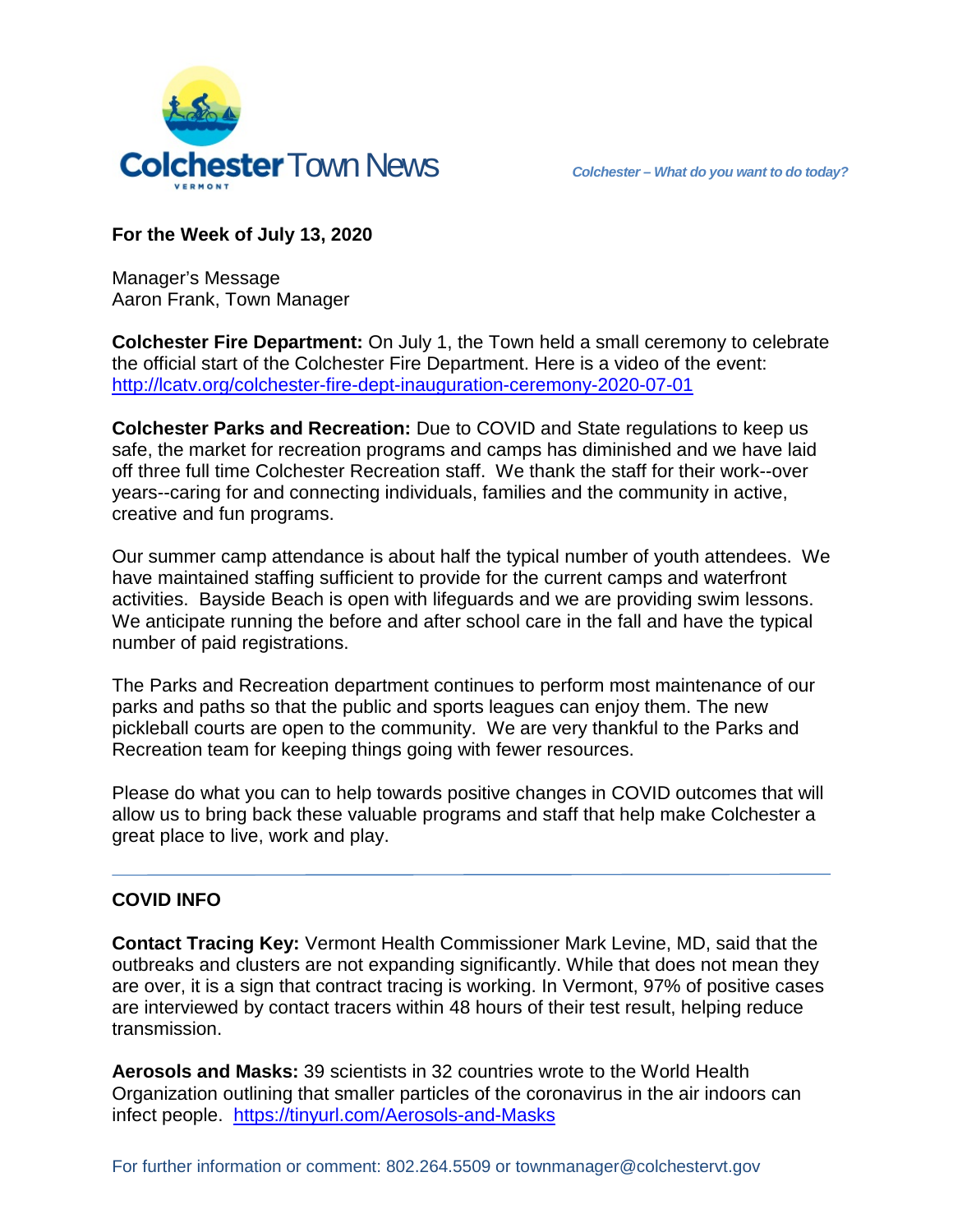

Lighter, finer droplets —exhaled by all of us just from coughing or talking — can probably stay aloft for several hours, especially when there's poor ventilation or overcrowding. Infections can occur if you have prolonged indoor contact with those aerosols. "…you'll do a lot better if you also wear a facial covering," Dr. Levine said.

**Vermont Recent Cases by County:** The number cases by county in the last 14 days gives us a better sense of where COVID-19 is most active geographically. When looking at the county numbers, please remember that low or no recent cases is not the same as "safer." The virus is in our communities and we should continue to follow health guidance to slow the spread of COVID-19 –no matter what county we live in or visit. The map reflects the number of people who had a positive test. There may be active cases in your county that haven't been tested.

<https://www.healthvermont.gov/response/coronavirus-covid-19/current-activity-vermont>



**Vermont COVID Modeling:** Projections, hospitalizations, age, mobility, testing, doubling rate, illness, ICU beds, regional and national data, travel policy data, and regional travel area trends: [https://dfr.vermont.gov/sites/finreg/files/doc\\_library/dfr](https://dfr.vermont.gov/sites/finreg/files/doc_library/dfr-covid19-modeling-071020.pdf)[covid19-modeling-071020.pdf](https://dfr.vermont.gov/sites/finreg/files/doc_library/dfr-covid19-modeling-071020.pdf)

#### **College Return to Campus- Mandatory Guidance:**

<https://accd.vermont.gov/sites/accdnew/files/documents/College-Restart-Plan.pdf>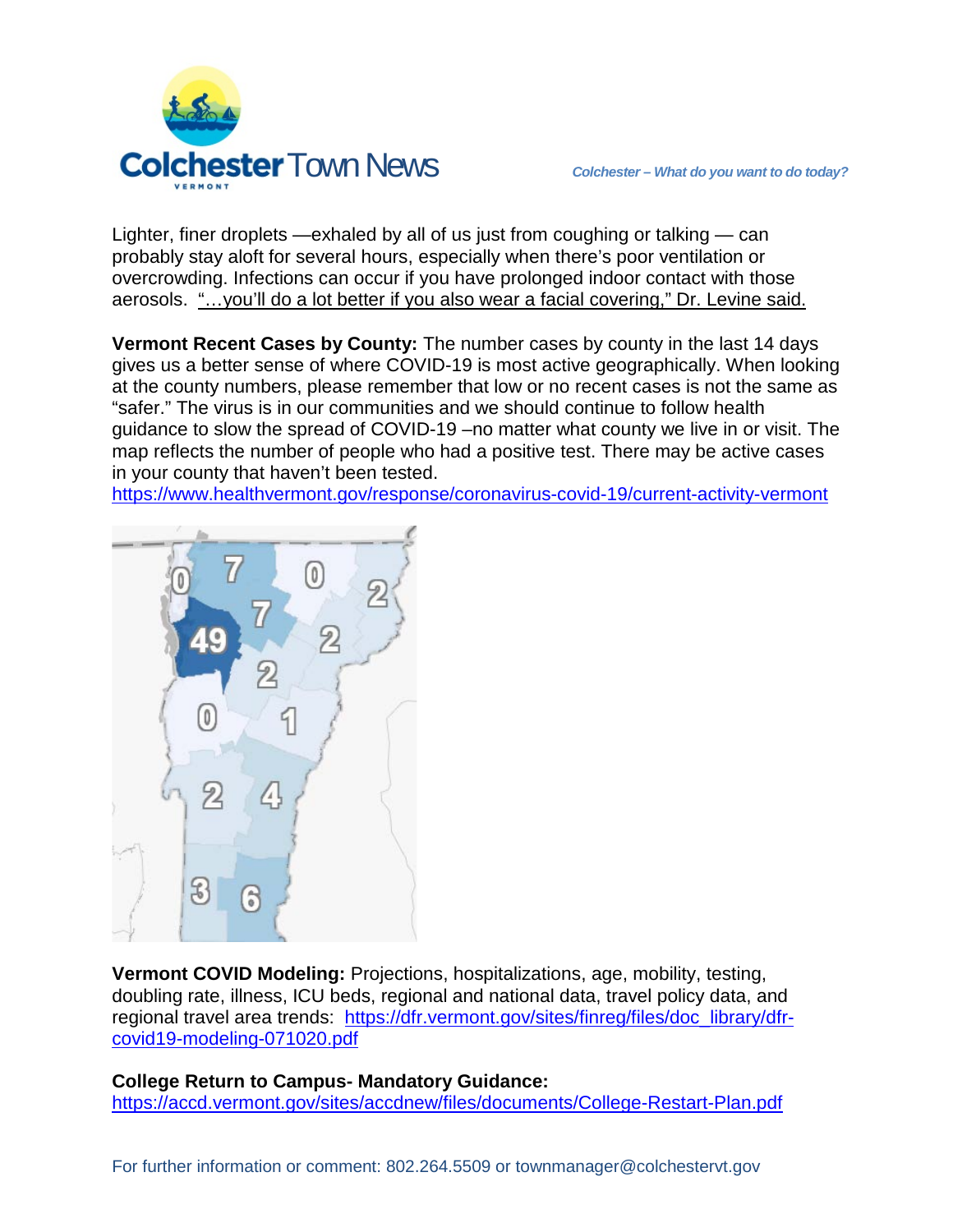

**Cases in Colchester:** 52 as of 7/9**.**

[https://www.healthvermont.gov/response/coronavirus-covid-19/current-activity](https://www.healthvermont.gov/response/coronavirus-covid-19/current-activity-vermont#town)[vermont#town](https://www.healthvermont.gov/response/coronavirus-covid-19/current-activity-vermont#town)

### **Business Info:**

Economic Recovery Grants for businesses that demonstrate revenue loss in any 1-month period from March 1, 2020 to August 31, 2020, when compared with the same month in 2019. <https://accd.vermont.gov/covid-19/economic-recovery-grants/application>

**Economic Recovery Grant info** for Vermont businesses-recorded webinars: https://accd.vermont.gov/covid-19/economic-recoverygrants/ webinars#overview

**Paycheck Protection Program** resumed accepting applications with a deadline to apply for a loan of August 8, 2020**:** https://accd.vermont.gov/covid-19/business/paycheck-protection-program-ppp-loans

**Economic Recovery Grant program** with grants for 51% women-owned and minorityowned businesses with zero - five employees, including self-employed people. https://accd.vermont.gov/covid-19/economic-recovery-grants

Bryan Osborne Director Public Works

Prim and West Lakeshore Drive Intersection:

- Continuing to advance the design for the reconstruction of the Prim and West Lakeshore Drive Intersection through the ROW Phase.
- Preparing for some additional pedestrian signage to be installed as a temporary improvement until reconstruction can begin.

Blakely Road/Laker Lane Intersection:

• The reconstruction of the Blakely Road/Laker Lane Intersection is almost complete. The project is expected to be done in July.

Bayside Intersection:

- Developing scope of work for the design of a single lane roundabout at the Bayside Intersection.
- Working with design engineers to implement additional temporary measures to improve the performance of the current signalized intersection.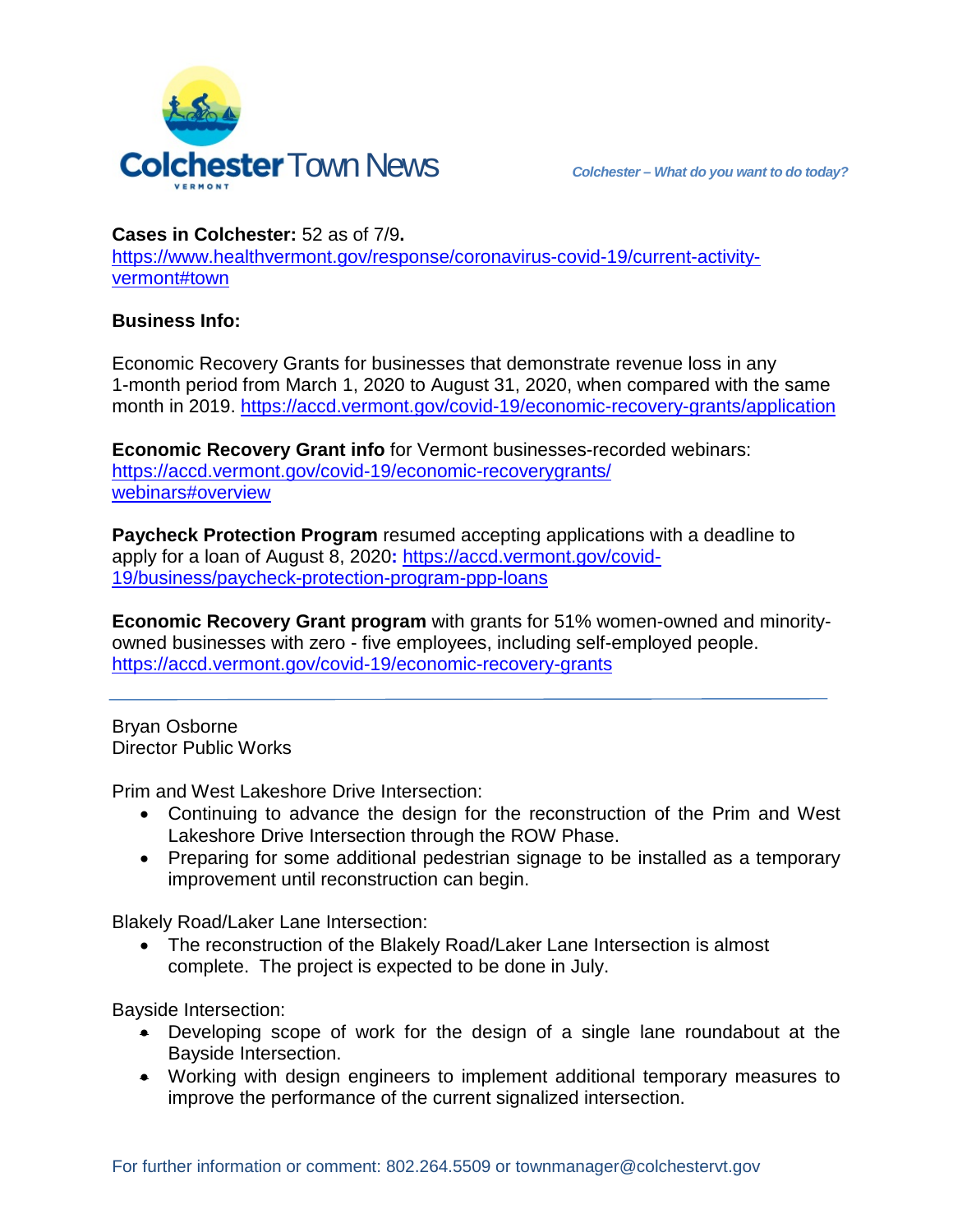

Stormwater Improvements:

- Continuing the design for stormwater improvements in Shore Acres and the surrounding area to improve water quality in Malletts Bay.
- Continuing the development of a phosphorus control plan to improve water quality in Malletts Bay.
- Continuing to advance 30% engineering for the replacement of culverts beneath Lower Mountain View Drive.
- Overseeing BLUE® CVT, a program to help residents identify projects that are appropriate for reducing the impact of stormwater runoff on their property.
- Received \$25,000 Stormwater Utility Incentive Grant from the State.
- Awarded \$11,760 in funding through a Clean Water Design/Implementation Block Grant for the design of a bioretention area at the Police Station to improve water quality in Malletts Bay.
- Awarded \$96,000 in funding through the Chittenden County Regional Planning Commission's F21 Unified Planning Work Program to proceed with Phase 2 of a multiphase effort to assess the condition of stormwater infrastructure throughout the Town.

Ongoing Maintenance:

- Crews are working on pavement markings, roadside mowing, roadway patching and other spring and early summer maintenance activities.
- Developing the design of an expansion to the existing salt shed at the Town Garage with the firm selected during the qualification based selection process.

Facilities:

- Finished the demolition of the Historical Society Storage Barn. This work was partially funded with a \$7,500 grant from the Chittenden Solid Waste District Community Cleanup Fund
- Replacement of the Library roof is underway.

For more visit<http://colchestervt.gov/publicworks> or call (802) 264-5620.

# Kathi O'Reilly

Director Economic Development

• Continue assessing and monitoring resources available and working with businesses on their needs. This includes marketing and educating the various businesses on industry specific options they may consider.